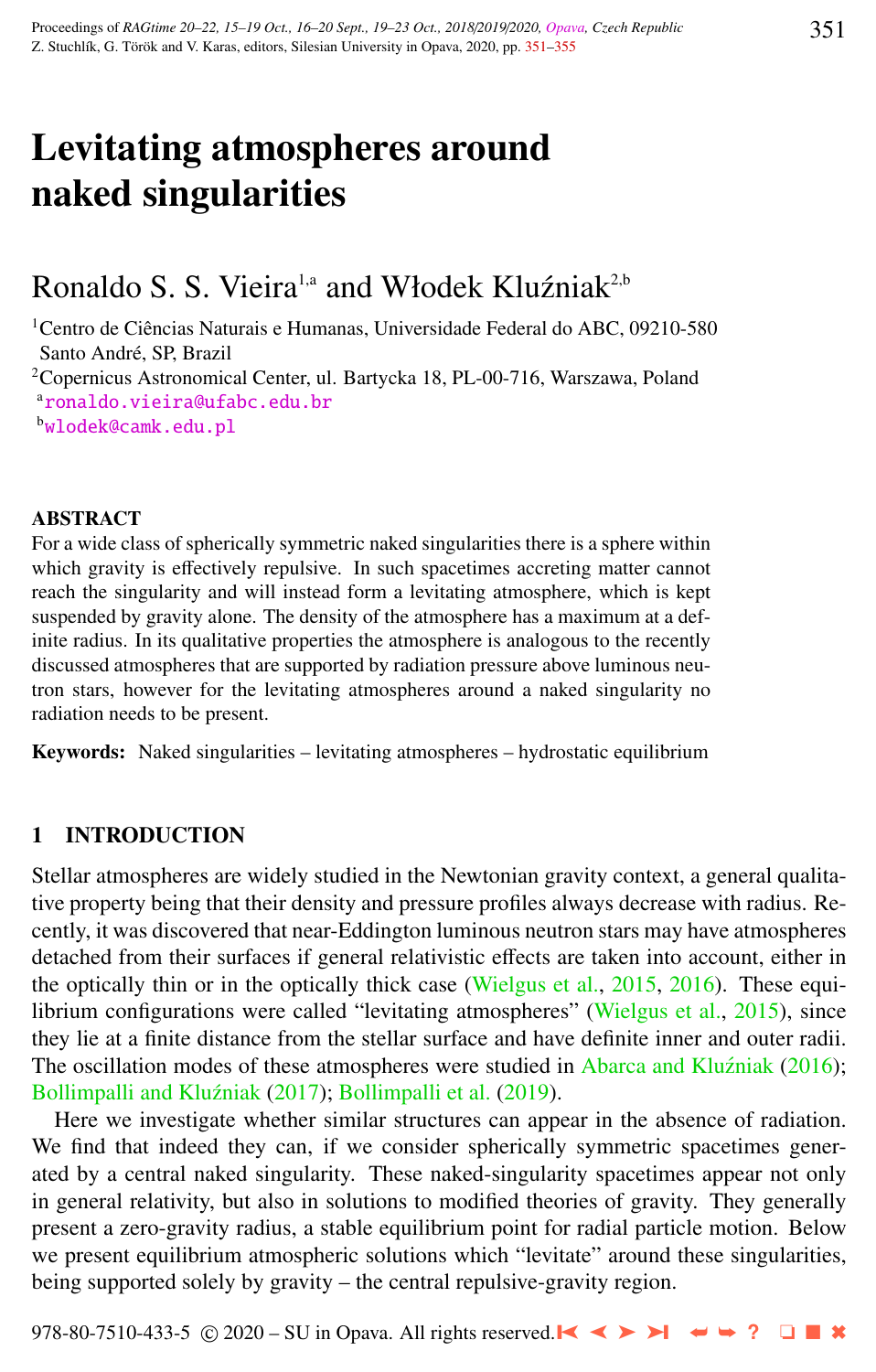#### <span id="page-1-0"></span>2 REPULSIVE GRAVITY IN NAKED-SINGULARITY SPACETIMES

Let us consider a spherically symmetric spacetime metric of the form<sup>1</sup>

$$
ds^{2} = -e^{2\Phi} dt^{2} + e^{2\Lambda} dr^{2} + r^{2} (d\theta^{2} + \sin^{2} \theta d\varphi^{2}).
$$
 (1)

The four-acceleration of a static observer is given by  $a_{\mu} = \partial_{\mu} \Phi$  (Semerák et al., [1999\)](#page-4-0). For metric (1) we have only a radial component,  $a_r = \Phi'(r)$ . Therefore, if there is a radius  $r_o$  such that  $\Phi'(r_o) = 0$ , particles at rest in the sphere labelled by  $r_o$  will remain at rest. We will have then an equilibrium radius for test-particle motion. If  $\Phi''(r_o) > 0$ this equilibrium is stable; moreover, for  $r < r<sub>o</sub>$  we will have a region where gravity behaves as a "repulsive force". We call the equilibrium sphere of radius  $r<sub>o</sub>$  the "zero-gravity" sphere". Many spherically symmetric naked-singularity spacetimes behave this way, having an equilibrium radius for particle motion at a finite distance from the singularity (e.g., [Pugliese et al.](#page-4-0) [\(2011\)](#page-4-0); Stuchlík and Schee [\(2014\)](#page-4-0); [Vieira et al.](#page-4-0) (2014); Goluchová et al. [\(2015\)](#page-4-0); [Boshkayev et al.](#page-4-0) [\(2016\)](#page-4-0)). We will see that, whenever this is the case, a spherical shell of matter will inevitably form around this radius, whose thickness becomes larger as its peak density grows.

#### 3 LEVITATING ATMOSPHERES

If  $\Phi''(r_o) > 0$  at the zero-gravity sphere, then we expect that accreting matter onto the singularity starts accumulating around that radius, giving rise to a dense structure with a peak at *ro*. We call it a levitating atmosphere, in analogy with the recently found levitating atmospheres around luminous neutron stars in general relativity [\(Wielgus et al.,](#page-4-0) [2015\)](#page-4-0).

Consider a test-fluid atmosphere around the singularity. It is described by a perfect-fluid energy-momentum tensor

$$
T^{\mu\nu} = (\varepsilon + p) u^{\mu} u^{\nu} + p g^{\mu\nu}, \tag{2}
$$

where  $\varepsilon$  is the fluid's energy density and p its pressure. Let us assume that the nakedsingularity spacetime is a solution of a theory of gravity where the usual conservation laws are valid for matter. The equation of hydrostatic equilibrium is then obtained from  $T^{\mu\nu}_{;\nu} = 0$ <br>and postering relativistic contributions to internal energy ( $c = c$ , the mass density) and and, neglecting relativistic contributions to internal energy ( $\varepsilon = \rho$ , the mass density) and assuming  $p \ll \rho$ , reads [\(Schutz,](#page-4-0) [2009\)](#page-4-0)

$$
\frac{1}{\rho} \frac{dp}{dr} = -\frac{d\Phi}{dr}.
$$
\n(3)

This equation has the same form of the Newtonian equation of hydrostatic equilibrium, where  $\Phi$  is the gravitational potential.

➤❙ ➤➤ ➤❙ ➥➥ **?** ❏ ■ ✖

We work in geometrized units  $c = G = 1$ .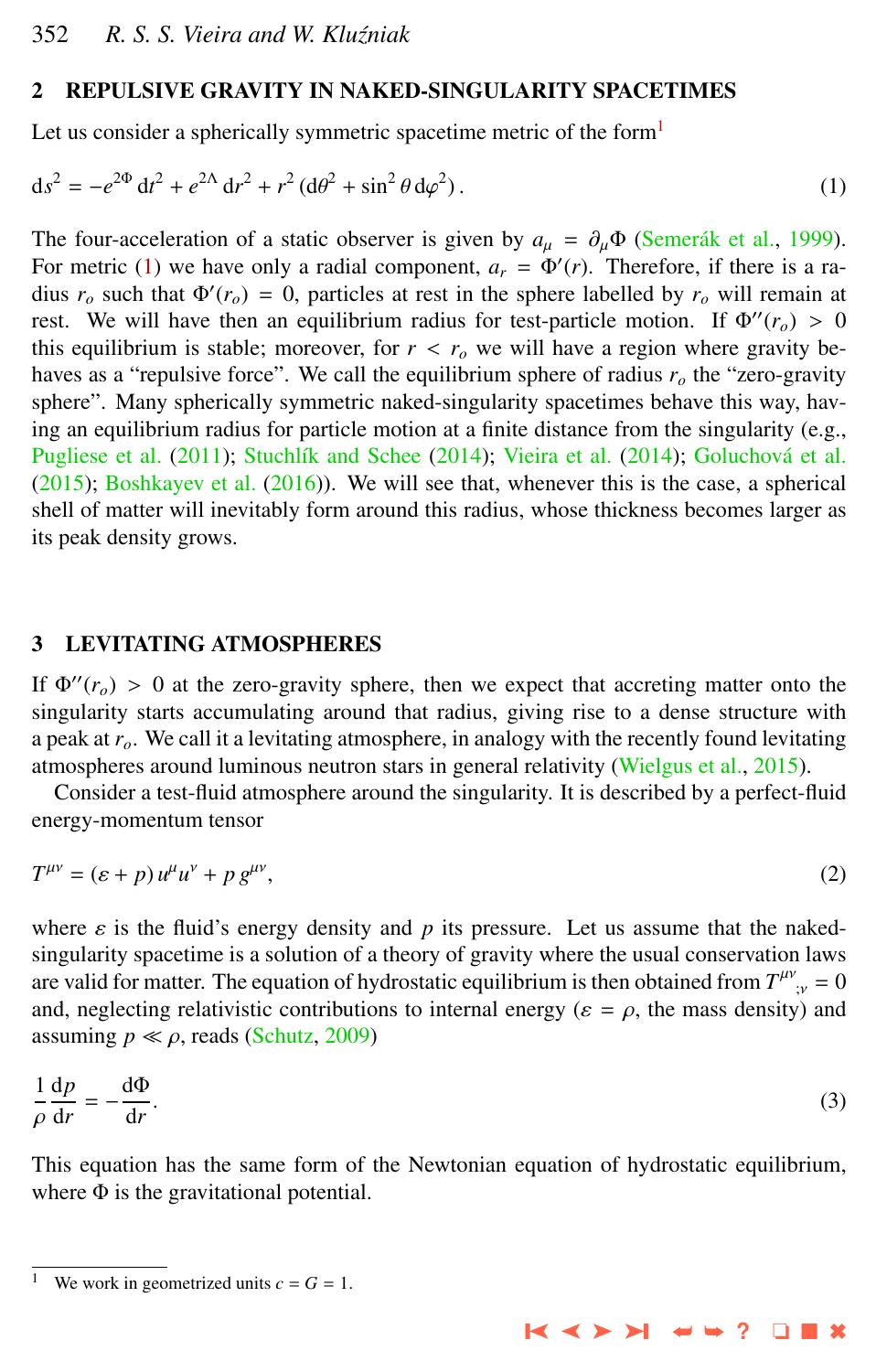#### 3.1 Geometrically thin approximation

By the preceding discussion, the atmospheres should have a peak of density and pressure at the zero-gravity radius *ro*. If the atmospheres are geometrically thin, we can Taylor expand the function  $\Phi$  to second order in  $(r - r_o)$  as

$$
\Phi(r) - \Phi(r_o) \approx \frac{1}{2} \Phi^{\prime\prime}(r_o) (r - r_o)^2 \tag{4}
$$

and then solve the hydrostatic equilibrium equation [\(3\)](#page-1-0) given the atmosphere's equation of state.

# *3.1.1 Isothermal solution*

For an isothermal atmosphere with an ideal gas equation of state

$$
p = [k_B T / (\mu \, m_p)] \, \rho \,, \tag{5}
$$

where  $k_B$  is Boltzmann's constant,  $m_p$  is the proton mass, and  $\mu = 1$  is the mean molecular weight for Hydrogen (since the gas is not ionized), we obtain a Gaussian profile for its pressure, peaked at  $r = r_o$ ,

$$
p(r) = p_o \exp\left[-\frac{\mu m_p}{2k_B T} \Phi^{\prime\prime}(r_o) (r - r_o)^2\right],\tag{6}
$$

with the corresponding density profile being given by the ideal gas law.

#### *3.1.2 Polytropic solutions*

For a polytropic equation of state of the form

$$
p = K\rho^{\gamma} \tag{7}
$$

we have

$$
p(r) = p_o \left\{ 1 - \frac{1 - 1/\gamma}{2K^{1/\gamma} (p_o)^{1 - 1/\gamma}} \Phi''(r_o) (r - r_o)^2 \right\}^{\gamma/(\gamma - 1)},
$$
\n(8)

with  $p_o = p(r_o)$ , and a corresponding density profile

$$
\rho(r) = \rho_o \left\{ 1 - \frac{1 - 1/\gamma}{2K \rho_o^{(\gamma - 1)}} \Phi''(r_o) (r - r_o)^2 \right\}^{1/(\gamma - 1)}.
$$
\n(9)

The temperature profile is given by

$$
T = T_o \left\{ 1 - \left( \frac{1 - 1/\gamma}{k_B T_o / (\mu \, m_p)} \right) \cdot \frac{1}{2} \, \Phi''(r_o) \left( r - r_o \right)^2 \right\}^{\gamma},\tag{10}
$$

assuming an ideal gas law. We remark that the isothermal solution falls exponentially with coordinate distance from  $r<sub>o</sub>$  in this approximation. However, we do not expect the

➤❙ ➤➤ ➤❙ ➥➥ **?** ❏ ■ ✖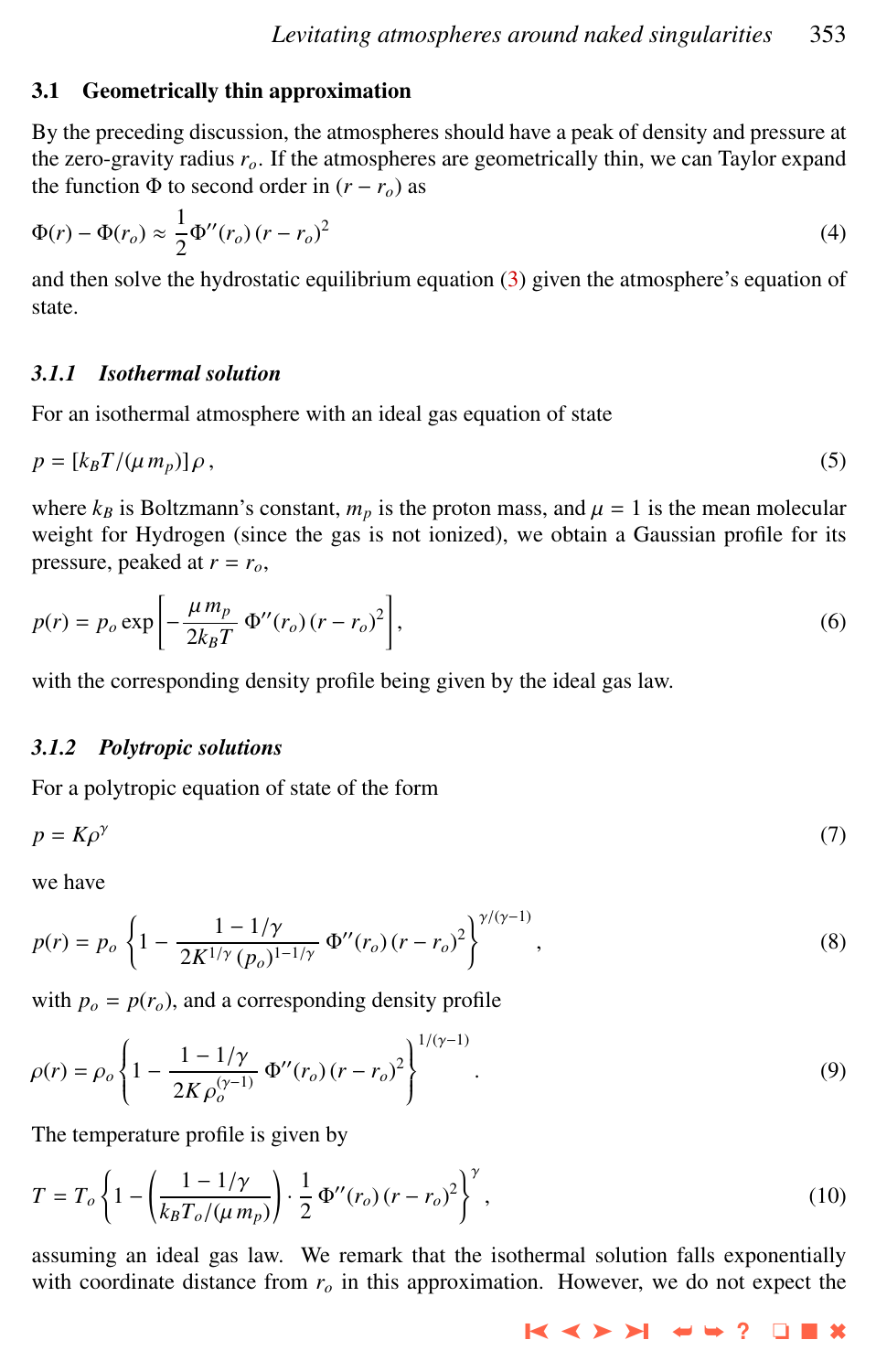<span id="page-3-0"></span>atmosphere to be isothermal near the singularity, so there should be a cutoff radius at a finite value of *r*. On the other hand, all the polytropic solutions have (positive) inner and outer edges given by the condition  $p(r) = 0$ .

Therefore, in the geometrically thin approximation all the profiles depend on the spacetime metric only via two numbers: the zero-gravity radius  $r<sub>o</sub>$  and the (positive) value of  $\Phi''(r_o)$ . In particular, the atmospheres will have the same shape regardless of the peculiarities of each spacetime; for a given equation of state, the difference will appear in the position of its peak and in the width of the profiles.

#### 4 CONCLUSIONS

If accreting matter gradually falls onto the singularity, for instance via an accretion disc, then it will lose energy while falling into the potential well of Φ. It is a property of thin accretion discs in the presence of central repulsive gravity that their inner edge is precisely at the zero-gravity radius (e.g., Stuchlík and Schee [\(2014\)](#page-4-0); [Vieira et al.](#page-4-0) (2014)). When matter flows through this inner edge of the disk, it will spread in the polar directions over a spherical shell of the same radius. If it starts falling onto the singularity, it will have to climb the potential well generated by the central repulsive gravity region. Since the energy of the flowing matter will not be sufficient to do so, it will be driven back to larger radii and oscillate around *ro*. Eventually, due to viscous forces in the fluid, it will settle down at *r<sup>o</sup>* and form the levitating atmosphere.

In this way, matter will never reach the singularity. If enough matter is deposited in the atmosphere, so that the geometrically thin approximation is not valid anymore, exact solutions may give us the optical depth of denser atmospheres and therefore define whether these may be optically thick. In that case, for external observers, the singularity may appear not so different from a gas planet. Therefore a natural astrophysical process, namely accretion, may "cloak" the singularity with a dense spherical layer of optically thick gas. The question of whether this "levitating cloak" also occurs in nonspherical configurations, such as rotating singularities, deserves further investigation.

#### ACKNOWLEDGEMENTS

The authors thank Maciek Wielgus for interesting discussions. WK acknowledges the hospitality at Federal University of ABC, Brazil, where part of this work was developed. This study was financed in part by the Coordenação de Aperfeiçoamento de Pessoal de Nível Superior - Brasil (CAPES) - Finance Code 001, via the Brazilian CAPES - PrInt internationalization program, and by the Polish NCN grant No. 2019/33/B/ST9/01564.

## **REFERENCES**

Abarca, D. and Kluźniak, W. (2016), Radial oscillations of a radiation-supported levitating shell in Eddington luminosity neutron stars, *Mon. Not. R. Astron. Soc.*, 461(3), pp. 3233–3238, [arXiv:](http://www.arxiv.org/abs/1604.04485) [1604.04485](http://www.arxiv.org/abs/1604.04485), URL <https://ui.adsabs.harvard.edu/abs/2016MNRAS.461.3233A>.